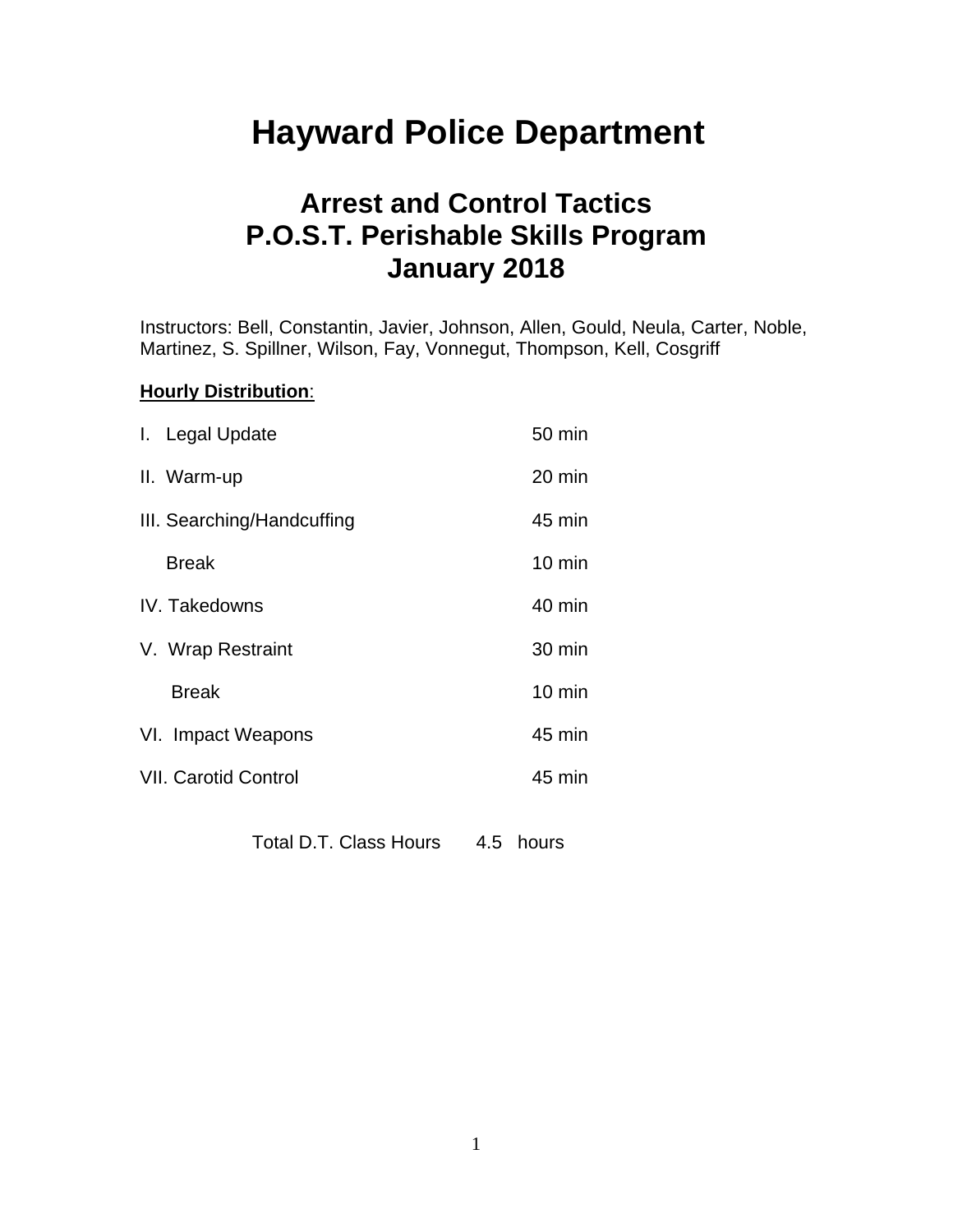# **Hayward Police Department**

# Defensive Tactics Training Safety Guidelines

#### Safety Guidelines:

- 1. All training involving Defensive Tactics will be held at the Hayward Police Department, or a pre-approved and designated alternate facility.
- 2. The training location will be equipped with an appropriate matted area for all practical exercises.
- 3. Anyone who does not strictly adhere to the requests or instructions of the instructors will not be allowed to participate in training.
- 4. The HPD Use of Force Policy will be reviewed prior to the commencement of training.
- 5. Adequate emergency lighting shall be available at the site of any nighttime training.
- 6. There will be no firearms allowed in the training area. All firearms related training will utilize department approved, non- firing-replica training weapons.
- 7. Every student shall wear appropriate clothing while attending training. This will include pre-designated department uniform or appropriate athletic clothing and footwear. No, shorts, open toed shoes or sandals will be worn.
- 8. All safety equipment and instruments utilized in training will be inspected for serviceability, as well as to ensure they fall within Department specifications prior to training.
- 9. First Aid equipment shall be readily accessible at the site during training.
- 10.All pre-existing injuries will be identified prior to the commencement of training.
- 11.Any student with an injury will not be required to participate in practical exercises.
- 12.All injuries sustained during training shall be reported to one of the instructors and/or supervisor present at the training site. Reported injuries shall be documented and medical attention shall be provided as required pursuant to Departmental Policy.
- 13.Students who sustain minor injuries requiring medical attention with be transported to St. Rose Hospital, Hayward for medical attention. Students who sustain major injuries requiring a trauma activation will be transported to Eden Hospital, Castro Valley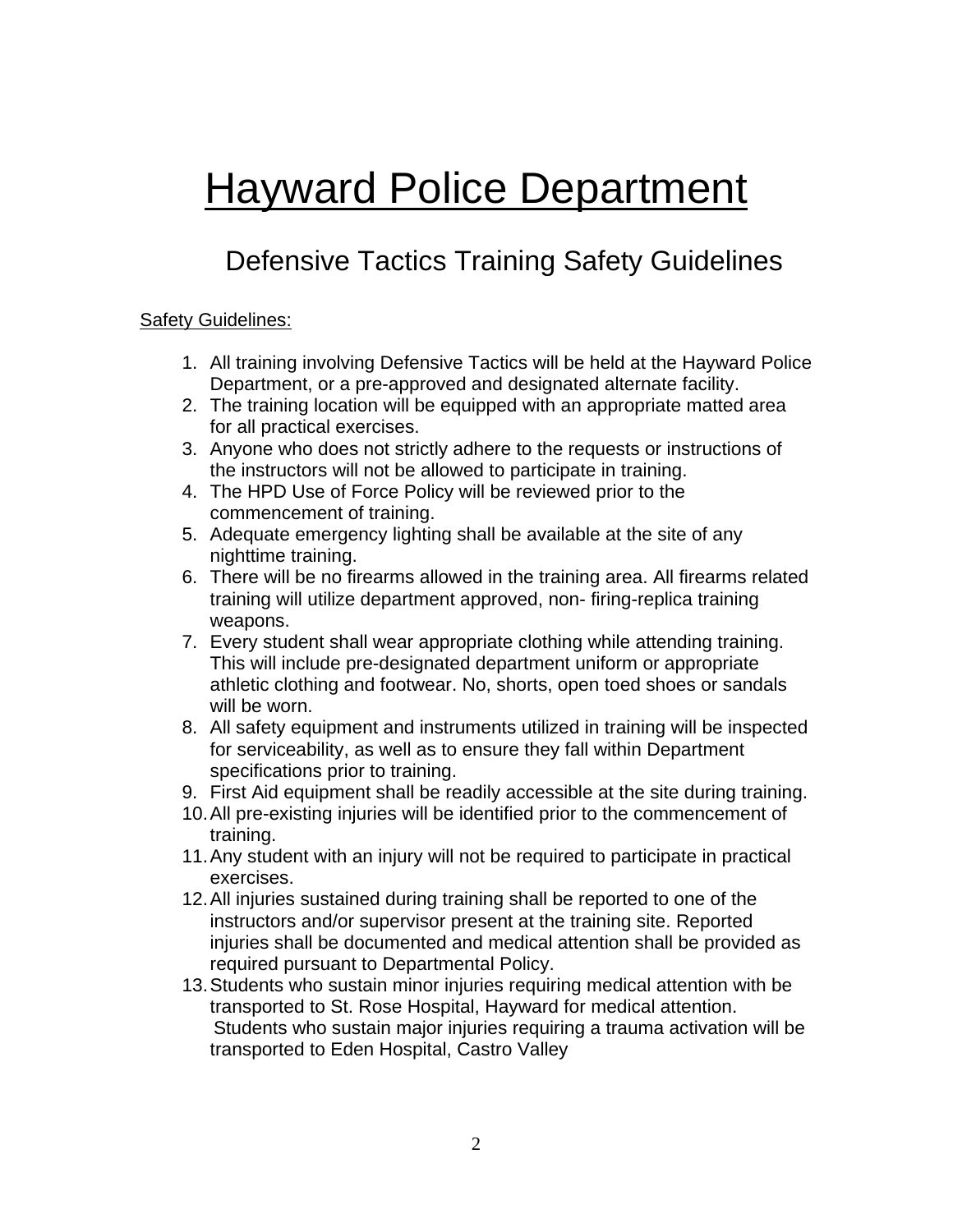#### Instructional Staff to Student Ratio:

- 1. The instructor shall establish an appropriate staff-to-student ratio to ensure the maximum level of observation, safety and instruction. The consideration for setting the ratio shall be intensity of the instruction. The more the student is required to perform specific tactics or utilize instruments, the lower the ratio should be. The following is a suggested guideline:
	- a. Scenario/Hands on Training 1 instructor per 1 student b. Instructor / Lecture 1 instructor per 6 students

## I. Legal Update III(j,g)

- A. Review HPD Use of Force Policy
	- 1) Discussion of policy issues
	- 2) Discussion of recent incidents
	- 3) Discussion of current court cases

[Aldaba v. Pickens,](http://caselaw4cops.net/cases_new/aldaba_v_pickens_13_7034_10cir_2015.html) 13-7034 (10th Cir. 2015)-The justification for use of force on a mentally ill person with serious and deteriorating medical condition who needs treatment differs from a criminal who is a threat to the community. In this case the officer's Tasered a patient at a hospital multiple times and forced him to the ground and handcuffed him. The patient died. The officers were not entitled to qualified immunity.

[Armstrong v. Pinehurst,](http://caselaw4cops.net/cases_new/armstrong_v_pinehurst_15_1191_4cir_2016.html) No. 15-1191 (4th Cir. 2016)-Armstrong was mentally ill. He left a hospital to avoid being involuntarily committed. Police found him nearby. He sat on the ground and clung to a pole to avoid being taken into custody. There were several officers present. Officers tried to pry him from the pole. An officer then used a Taser multiple times in drive stun mode with no effect. Armstrong was then forcibly pulled from the pole and handcuffed. He was held face down. Armstrong stopped breathing, and died shortly after.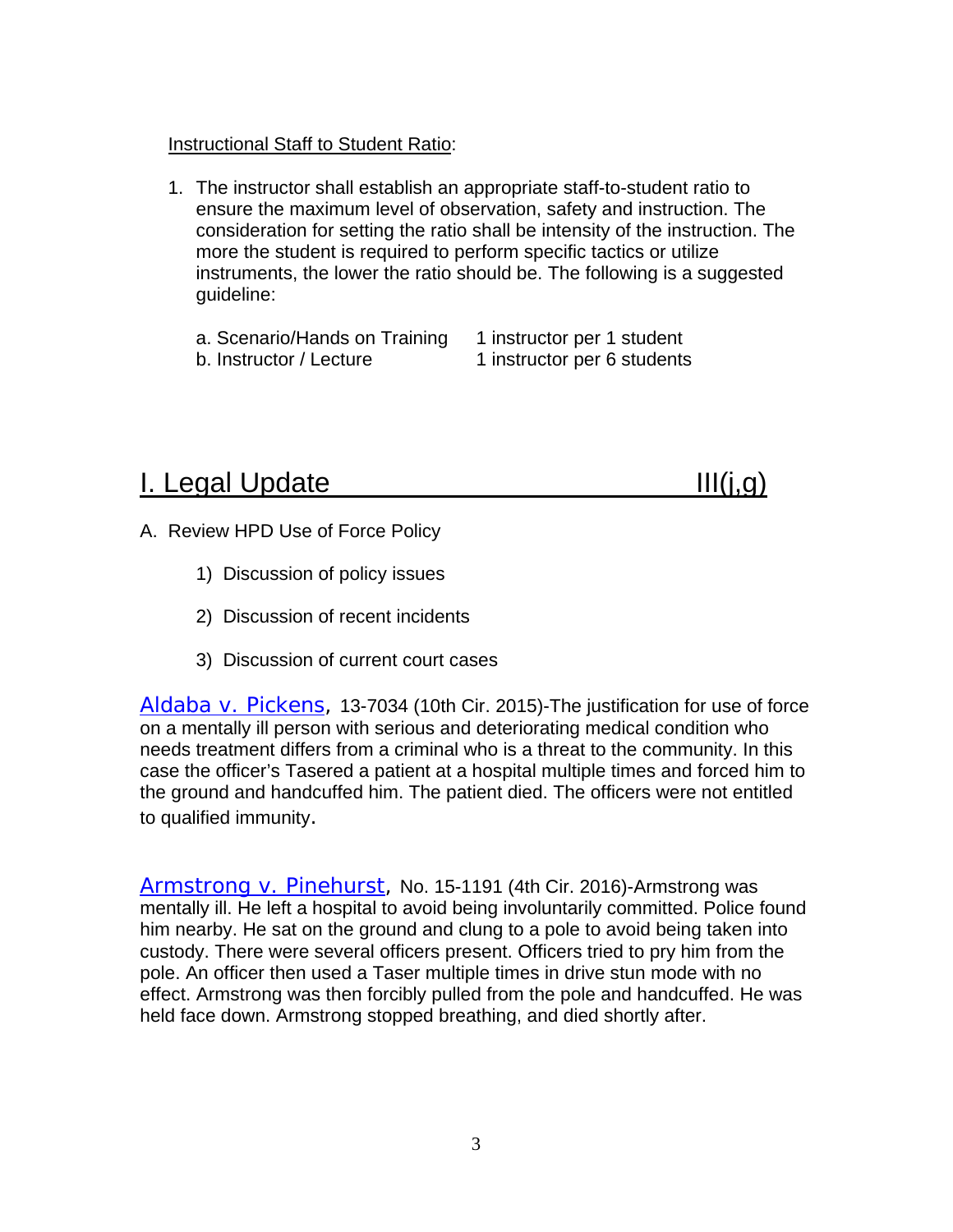The 4th Circuit Court held:

Where, during the course of seizing an out-numbered mentally ill individual who is a danger only to himself, police officers choose to deploy a Taser in the face of stationary and non-violent resistance to being handcuffed, those officers use unreasonably excessive force. When officers encounter a minimally threatening mentally ill person, the officer is expected to de-escalate the situation and adjust the use of force downward.

[Perea v. Baca,](http://caselaw4cops.net/cases_new/perea_v_baca_14_2214_10cir_2016.html) No. 14-2214 (10th Cir. 2016)-Officers stopped Perea for running a stop sign on his bike. They gave Perea no warning or commands before chasing him on foot and pushing him off his bike. He resisted. He was shot with Taser probes. The officer followed with 9 more shocks in "stun mode". Perea ultimately died. The court held that the officers used excessive force:

1. The use of the Taser 10 times in two minutes was disproportional to the seriousness of Perea's crime.

2. Perea did not pose a threat to anyone which would justify such use of force.

3. Perea's resistance (thrashing and swinging a crucifix) did not justify the officers' severe response

## $II.  $Warm \cup p$$



#### A. Exercises/Stretching

- 1) Jumping Jacks 25-50, progressively getting faster
- 2) Neck Stretches
- 3) Arm Rotations (shoulders):
- 4) Side Tips (lats):
- 5) Trunk Rotations (on a two count):
- 6) Cross one foot over the other:
- 7) Groin stretch legs (standing) Legs wide
- 8) Groin stretch (sitting butterfly): bottom of feet together
- 9) Leg stretches: Hurdlers
- 10) Lower back stretch:
- 11) Leg Pulls:
- 12) Stomach / Back stretch: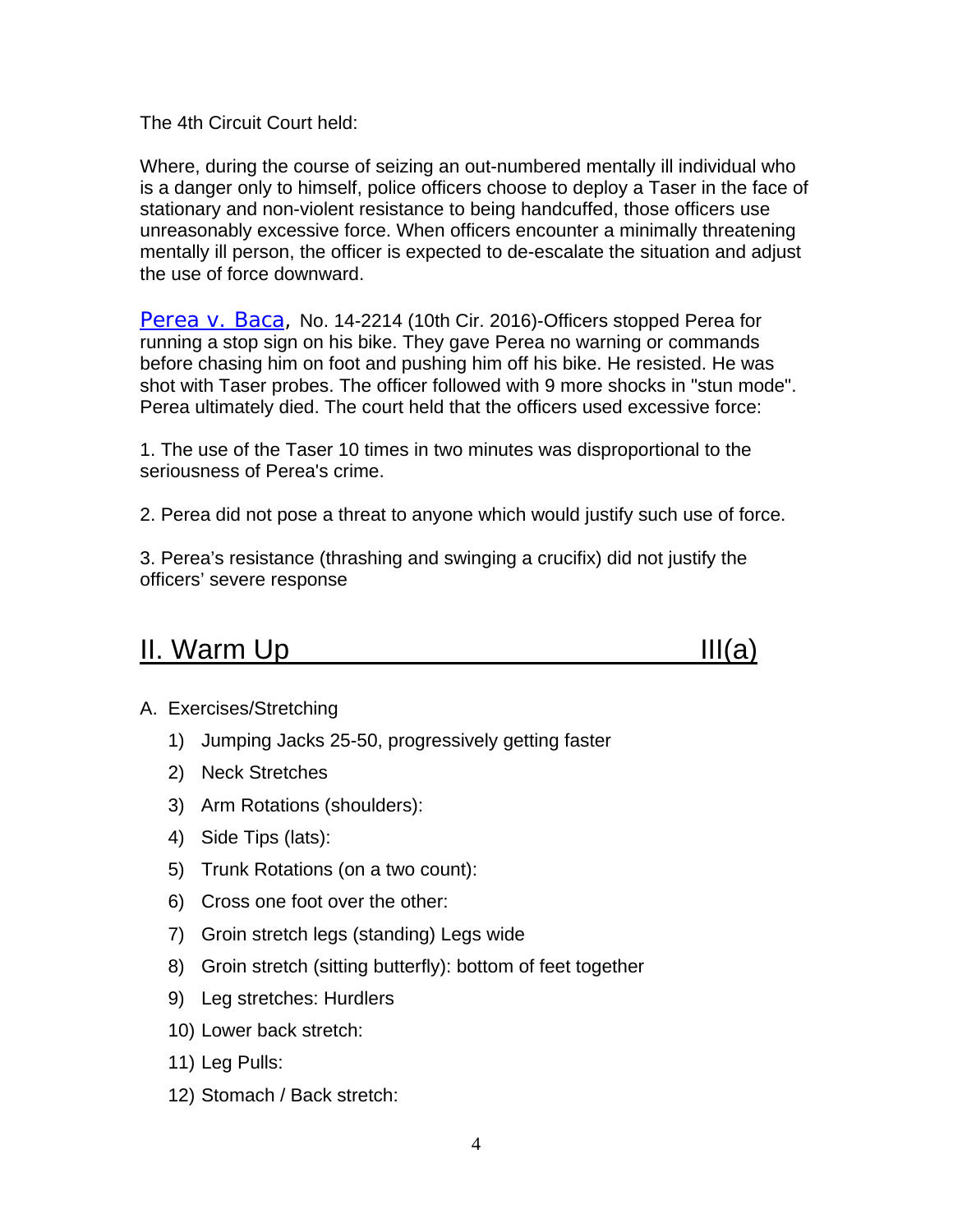- 13) Leg and back stretch:
- 14) Wrist stretches:
	- a. Twist lock Stretch
	- b. Reverse Wrist Stretch

## B. Wrist Lock Kata

- 1. Reverse Wrist
- 2. Bar Arm
- 3. Top Hand
- 4. Collapsing Wrist
- 5. Twist Lock
- 6. Rear Wrist Lock
	- a. Complete Wrist lock Kata on both right and left hands

## C. Footwork:

- 1. Position of Interview
	- a. Hands near waist line, gun side back and equal weigh on each foot.
- 2. Shuffle
	- a. Right
	- b. Left
	- c. Front
	- d. Back
	- 3. Normal pivot
	- 4. Shuffle pivot
	- 5. Progressive pivot
	- 6. Defensive Supine Position
		- a. Straight kicks- from supine position, straight kick towards suspect to gain distance
		- b. Hip switch- flip over from side to side on hips as if a suspect is trying to circle you on the ground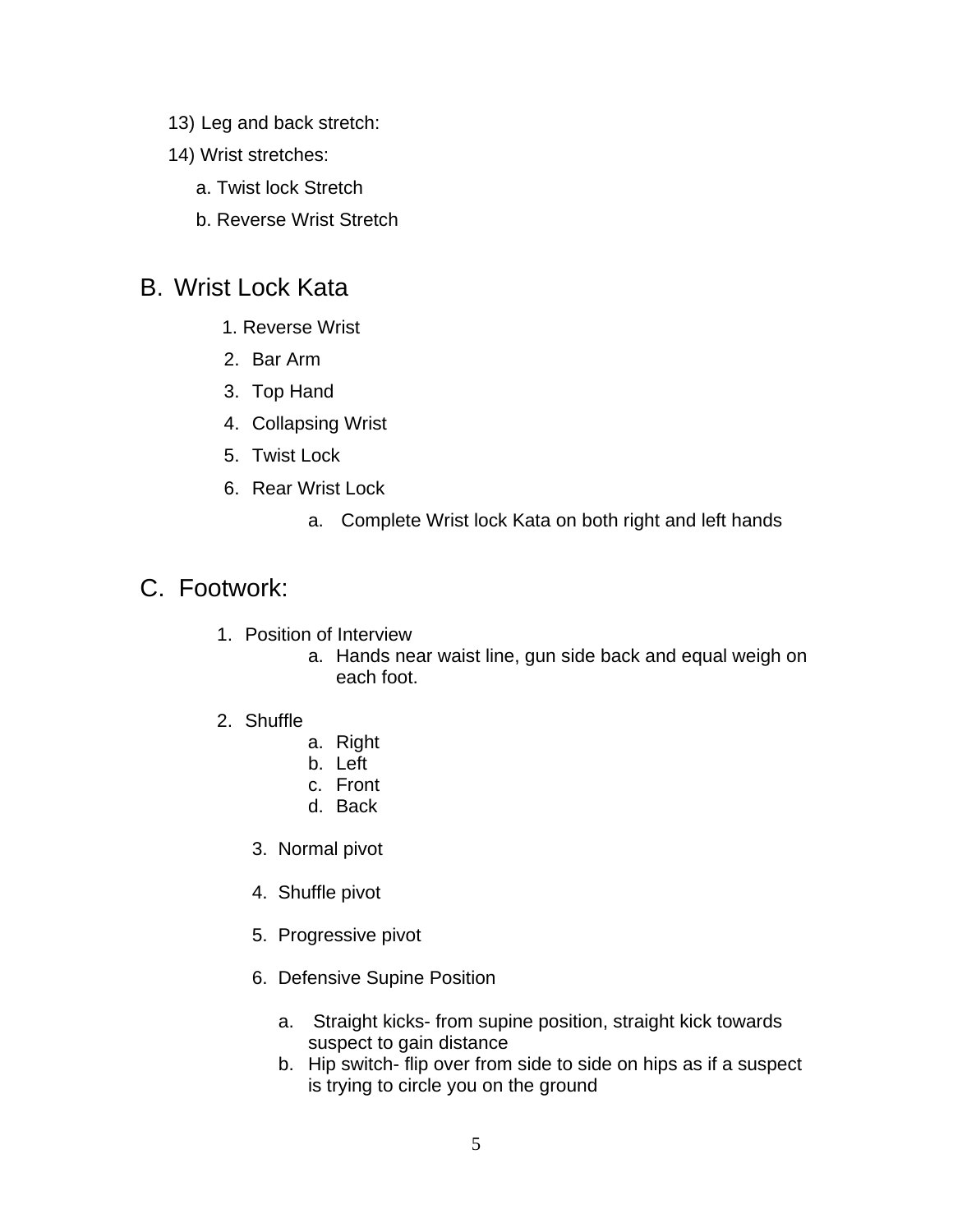- 7. Tripod recovery
	- a. Place one hand to the rear of body and opposite foot flat on ground.
	- b. Swing bent leg under body and return to a POI.

## III. Searching and Handcuffing  $III(c,f,g,i)$

Instruct the student officers to practice the following searching and handcuffing techniques. Provide review instruction as necessary. All exercises will be performed with appropriate verbal instructions. Instructors will continually evaluate student performance, observing the student's awareness, balance and control during exercises.

#### A. Search Techniques

- 1. Low risk search
	- a. Rear wrist grab-with this technique the officer maintains a same side wrist grab while searching from behind
	- b. Rear finger grab-with this technique the officer obtains a finger grab with suspect hands behind their back
- 2. Mid to High Level Search
	- a. Standing Modified-Search only

### B. Handcuffing

- 1) Two officer handcuffing
	- a) one officer uses rear wrist lock and the second officer uses a twist lock-the officer maintaining the twist lock will apply handcuffs
- 2) Standing Modified
- 3) Felony Prone
	- a) Approach from both left and right sides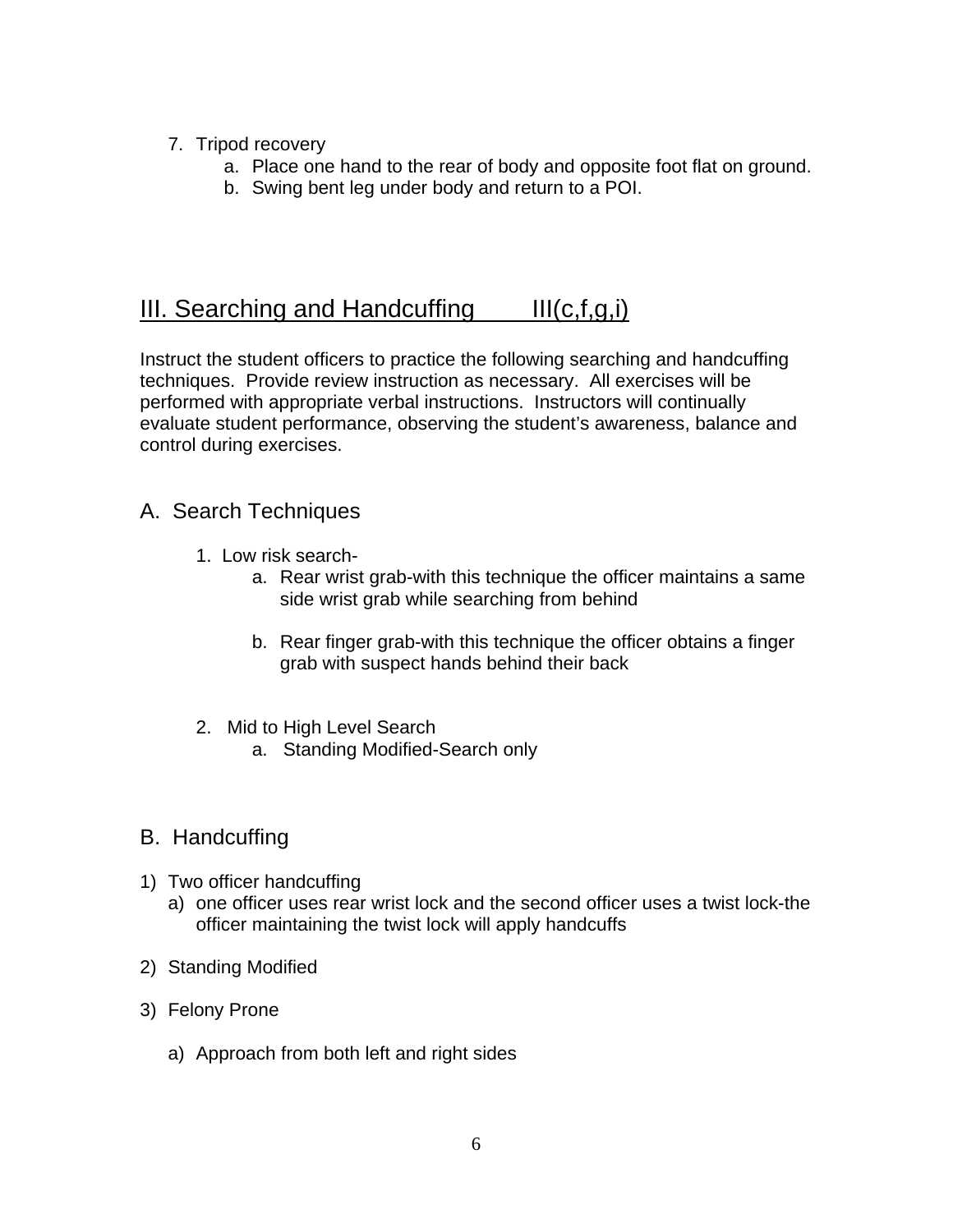### IV. Takedowns III(d)

#### A. Twist lock takedowns

- 1. To the rear with stir over finish with prone control
	- a. Elevate arm of suspect and make parallel to ground.
	- b. Push elbow towards the ground
- 2. To the front and finish with prone control
	- a. Circle Down
	- b. Radial Nerve Stimulus
- B. Standing Takedowns from the rear
	- 1. Hair pull or Z-grip takedown with push over to prone control a. Grab large amount of hair to get good grip
	- 2. Leg Sweep Takedown with push over to prone control a. Use bottom of your foot push out leg of suspect
	- 3. Cross face Takedown with push over to prone control
- C. Standing Takedowns from the front
	- 1. Reverse Wrist takedown to prone control
	- 2. Bar Arm takedowns to prone control
		- a. Circle Down
		- b. Drag Down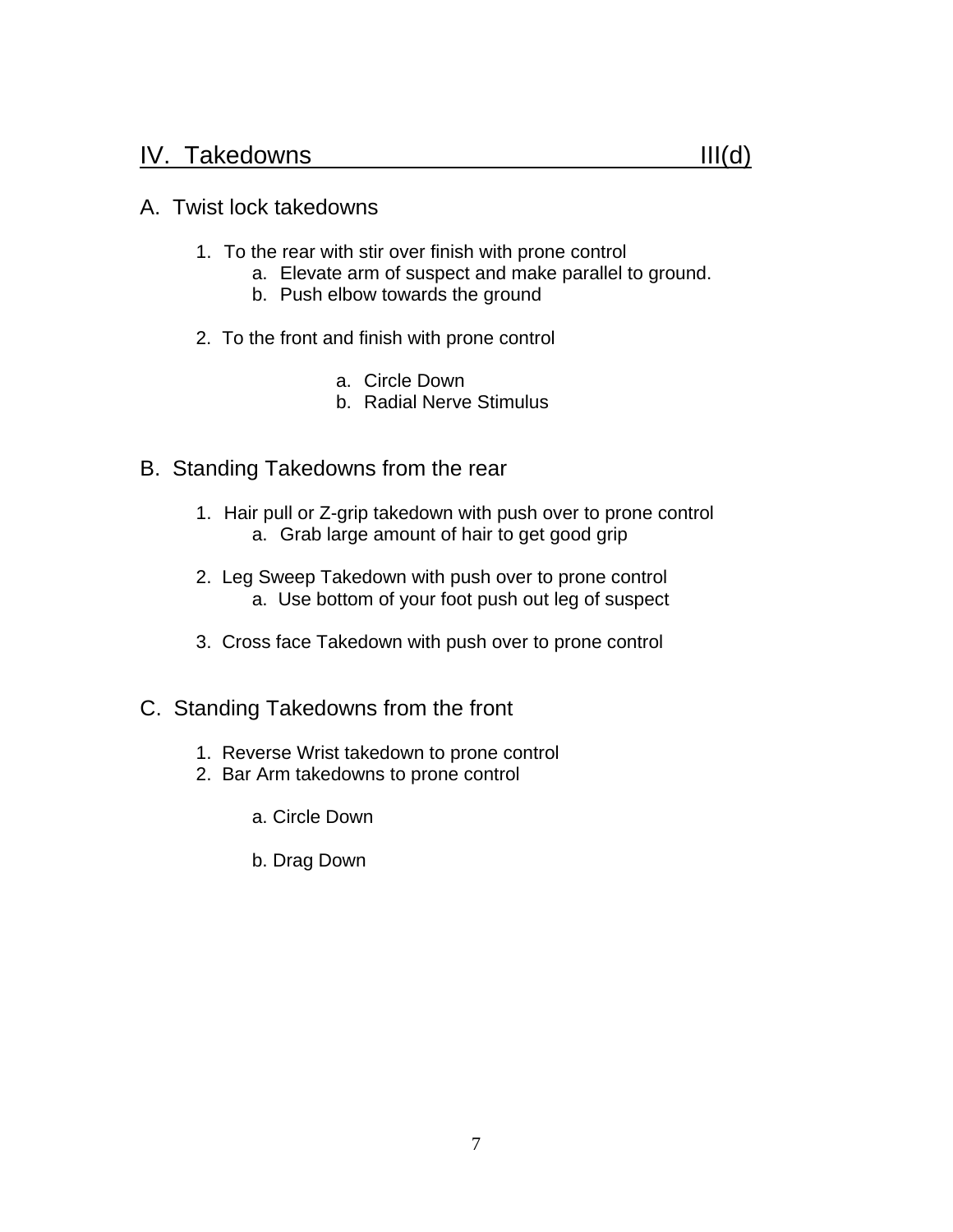## V. Wrap Restraint Update III(e)

- A. Introduction and Review of Training Bulletin:
	- 1. Explain the purpose of the "Wrap" restraint.
		- a. To stop the fight quickly
		- b. Promotes recovery
		- c. Safe and secure transportation

#### 2. Review the HPD Policy Handcuffing and Restraint

- B. Application:
	- 1. Show how to apply the restraint.
		- a. The Wrap consist of:
			- i. Ankle Strap
			- ii. Leg Wrap
			- iii. Harness
	- 2. Show how to move a suspect that is in the restraint.
		- a. One officer under each suspects arms and one officer holding the handle of the Ankle Strap
	- 3. Each officer will participate in the following roles:
		- a. Primary application officer
		- b. Assisting officer
		- c. Suspect

#### C. Medical Considerations when utilizing the (WRAP) restraint

#### device- Pre Contact

1. Is the suspect under the influence (Stimulant)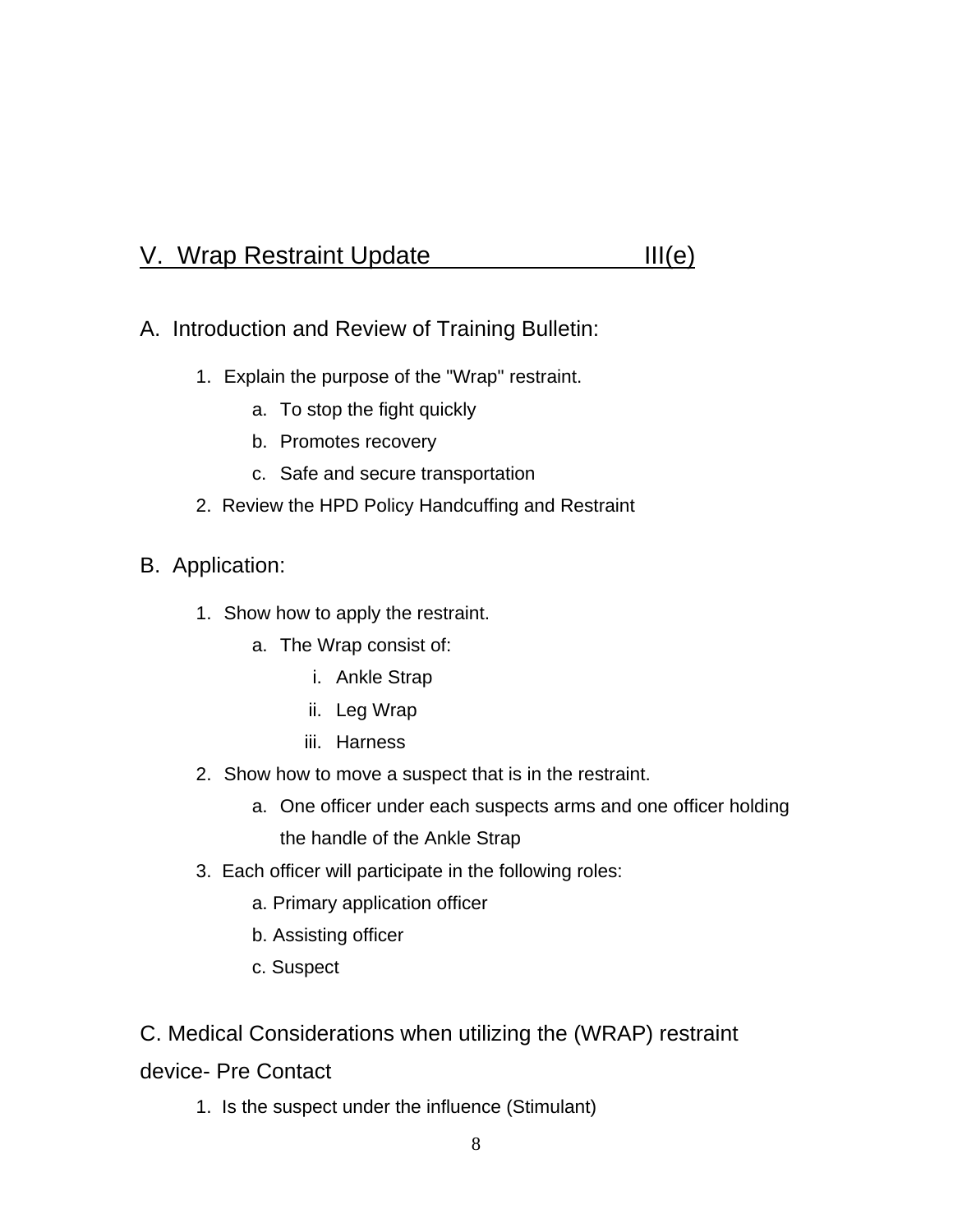- 2. Is the suspect obese or a large individual
- 3. Does the suspect suffer from a Mental illness
- 4. Stage Fire/EMS

D. Post-Contact Symptoms: If a restrained subject complains of or exhibits any medical concerns, seek immediate medical attention. Medical treatment can be provided while the subject is restrained in the WRAP.

- 1. Respiratory Distress -Verbal "I can't breathe"
- (i.e. coughing, gasping, gagging, shortness of breath)
- 2. Sudden quiet or inactivity (especially after a violent struggle)
- 3. Chest pains, shooting pains down the arm
- 4. Change in facial color
- 5. Elevated body temperature (I'm burning up!)
- 6. Vomiting
- 7. Suspected drug behavior
- 8. Sweating profusely
- 9. Elevated Heart Rate

## E. Loss or Apparent Loss of Consciousness of subject in

## (WRAP) restraint:

- 1. Assess per CPR Training
	- 2. Roll subject to left or right side this will facilitate drainage of fluids from the subject's mouth
	- 3. Loosen and remove parts of WRAP
		- a. First loosen or remove shoulder harness/leg restraint tether
		- b. Second loosen or remove ankle strap
		- c. Third loosen or remove leg restraint portion of WRAP
		- d. If leg restraint is loosened or removed, Officers should have assistance in controlling the subject's legs
	- 4. Brace subjects left or right handcuffed elbow/lower arm against ground which will prevent subject from rolling prone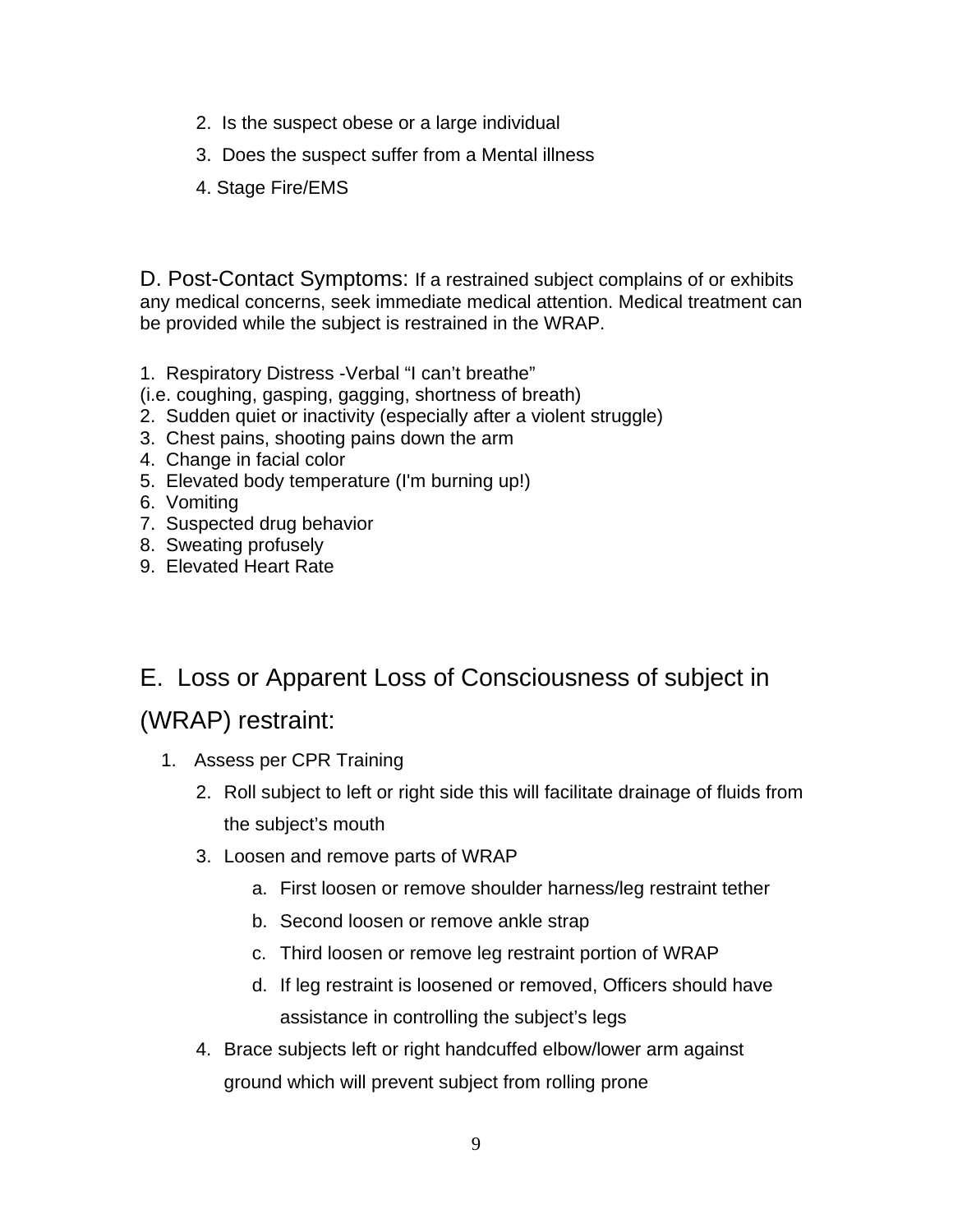- a. While subject is on left or right side, this will assist Officers in monitoring the subjects pulse and breathing
- 5. Officers should continue to monitor subject until relieved by another Officer or more qualified medical personnel.

## F. Subject has medical emergency in (WRAP) restraint:

- 1. Remove shoulder harness
- 2. Lay handcuffed subject down upon back
- 3. First Aid/CPR

## G. Flow Pattern

- 1. WRAP Applied
- 2. Check for vitals
- 3. If there are no vital signs- EMS/render First Aid & CPR as necessary
- 4. Recovery to "recognizable state of consciousness"
- 5. No recovery- EMS/render First Aid & CPR as necessary
- 6. Continuously monitor

## H. Demonstrate

1. Officers will demonstrate proper application of (WRAP) restraint device

2. Officers will demonstrate proper procedure involving a subject who has a loss or apparent loss of consciousness in the (WRAP) restraint device

3. Officers will demonstrate proper procedure involving a subject suffering from medical emergency in the (WRAP) restraint device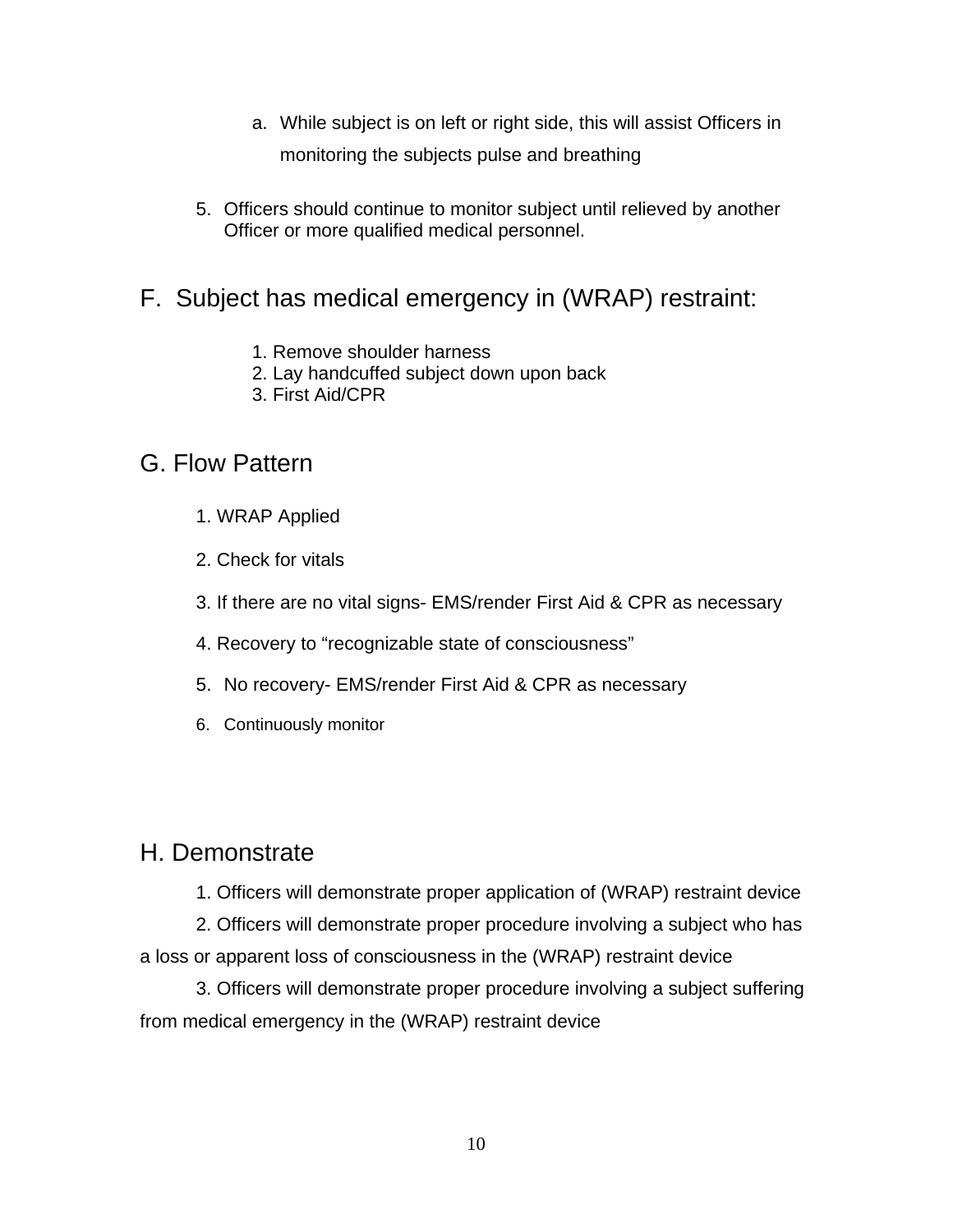## VI. Impact Weapons Update Review III(c)

- A. Lecture: Discussion on legal use
	- 1. Intermediate use of force
	- 2. Injury force
	- 3. Non-target areas (head, neck/throat, heart, xyphoid process (smallest and most inferior region of the sternum or breastbone).
	- 4. Medical treatment
	- 5. Documentation (written/photographs)

#### B. Zone Strikes

- 1. Zones 1 thru 4
	- a. Forehand
	- b. Backhand
- 2. Two Count Series
	- a. Two Count
		- 1. jab to backhand
	- b. Two Count two handed
		- 2. jab to forehand
	- c. Two Count Yawara
		- 3. jab to 45 side step and butt strike

Practice strikes on bags at gym. Safety note, caution students to strike lightly on two count Yawara strike to prevent injury to hands.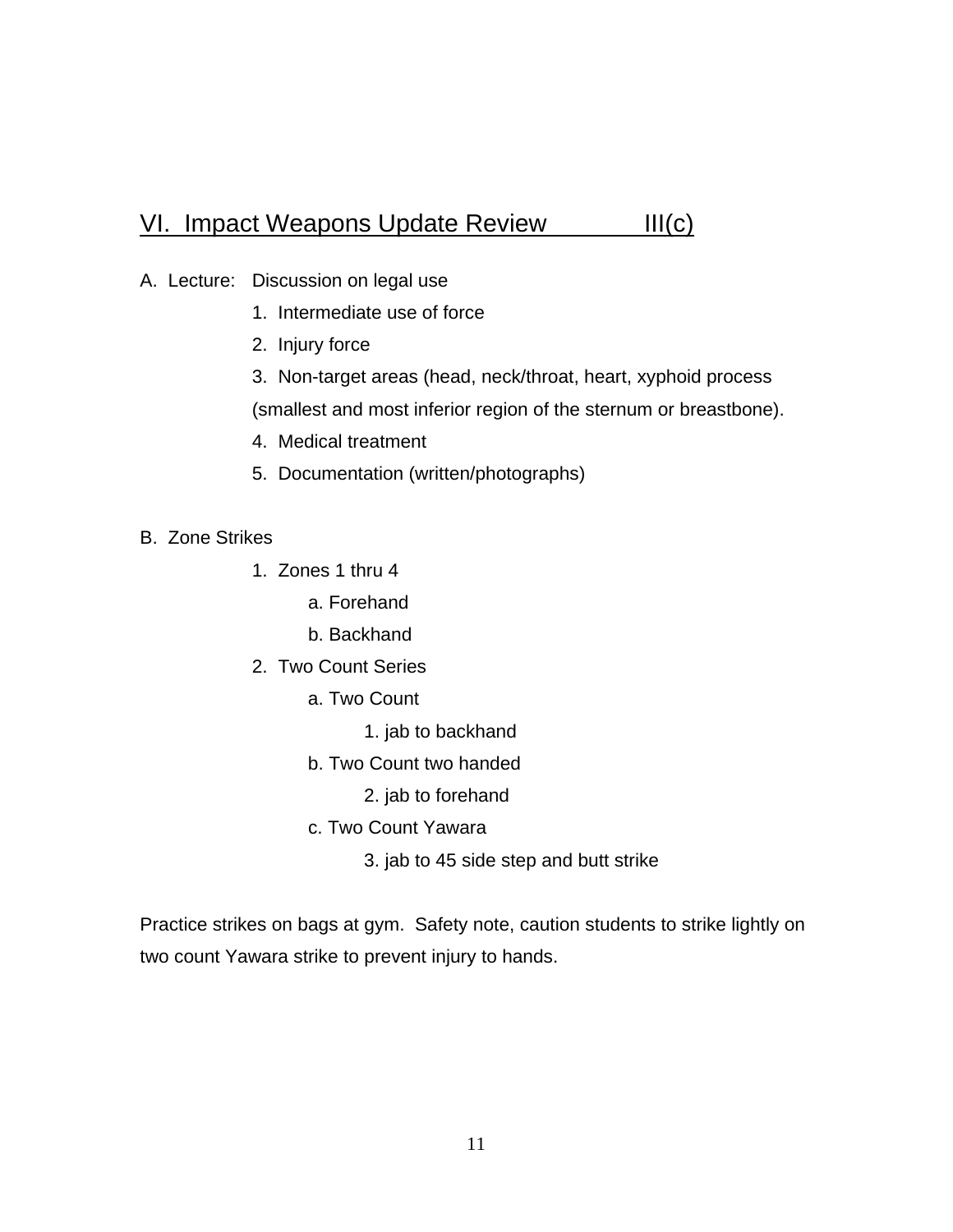#### A. Purpose: To subdue a resisting subject when:

1. The officer has attempted to control the subject with lesser degrees of force which has failed.

2.There is an immediate urgency or danger and lower levels of force are not appropriate and deadly force is not justified.

- B. The Carotid Control is designed to accomplish (3) separate acts:
	- 1. Take the subject to the ground
	- 2. Render the subject unconscious
	- 3. Allow quick and easy handcuffing
- C. Hazards of the Carotid Control
	- 1. Frontal/ Excessive pressure may cause asphyxiation due to cartilage will cause swelling and possible suffocation
	- 2. Over stimulation of vegus nerve
- D. Post Carotid Aid
	- 1. Check vital signs
	- 2. Observation period- First (2) hours critical
	- 3. Medical attention regardless if subject lost consciousness or not.
	- 4. First Aid/CPR if necessary-handcuffs do not have to be removed
	- to render CPR
- E. Carotid Application
	- 1. Proper Alignment
	- 2. Locked Carotid Application
		- a. Off hand placed between suspects head and officers head, however, do not apply pressure to suspects head
	- 3. Kansas City Carotid Application

a..Place palms of hands together and push palms together to assist in application of pressure.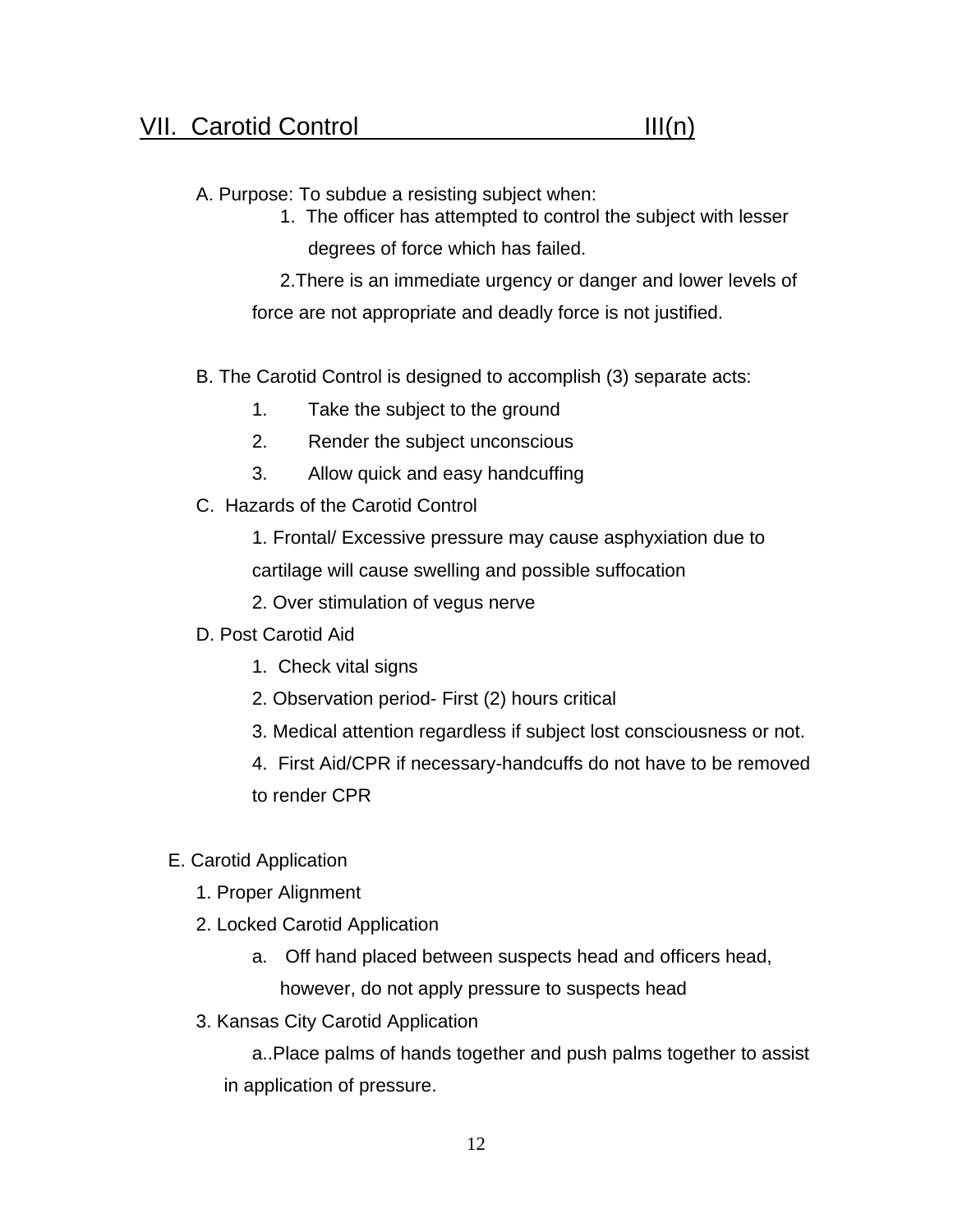#### F. Flow Pattern

- 1. Apply Carotid Control Hold
- 2.Handcuff
- 3.Check for Vitals
- 4.If there are vital signs- Search

5. If there are no vital signs- EMS/render First Aid & CPR as necessary.

- 6. Recovery to "recognizable state of consciousness".
- 7. No recovery- EMS/render First Aid & CPR as necessary.
- 8. Medical Clearance
- 9. (2) Hour Observation period

10.Notify HPD jailers and other personnel who may have contact with the subject that the Carotid Control was applied.

#### G. Documentation

- 1.Justification
- 2. Subject recovered to recognizable state of consciousness
- 3. First Aid/CPR if applied
- 4. Medical Clearance- Doctors name and Hospital subject was taken to
- 5 Notification of Jail personnel

H. Possible physical/biological reactions from person whom the technique is applied:

- 1. Unconscious
- 2. Convulsions (jerking of hands, arms, legs)